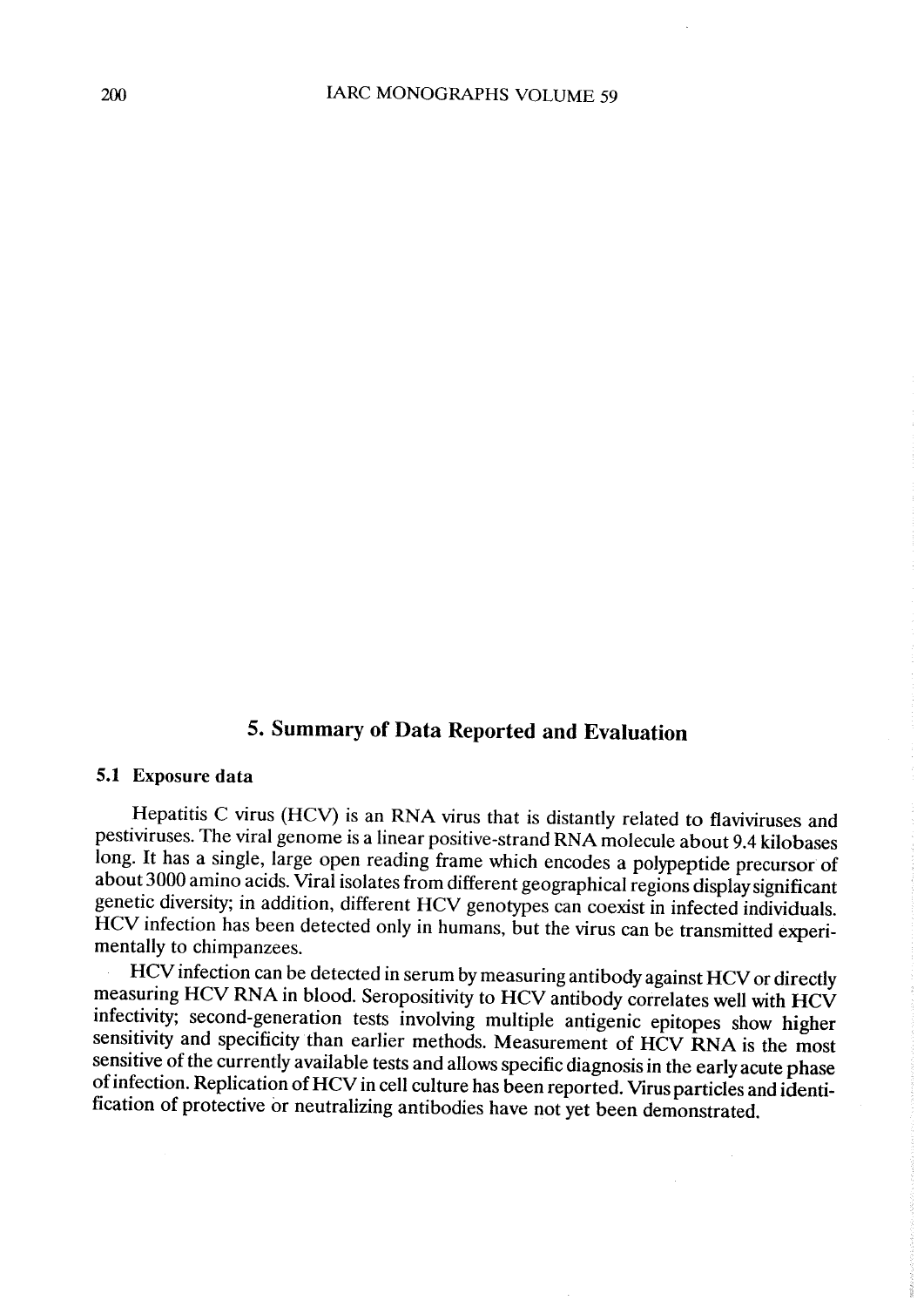HEPATITIS C VIRUS 201

HCV causes most cases of non-A, non-B, post-transfusion hepatitis and a variable proportion of non-transfusion-associated, community-acquired non-A, non-B hepatitis. ln most populations of the world, 0.5-2% of individuals have serological evidence of past or current infection. ln most countries, prevalence increase with age in adult life and is approximately equal in men and women. A high prevalence of seropositivity is found in people with blood clotting disorders, in those on renal dialysis and in intravenous drug users. Transmission is mostly parenteral, although the route of infection in a significant proportion of cases of community-acquired infection is unknown. Both sexual and perinatal transmission occur.

The clinical course of acute HCV infection is mostly asymptomatic, but acute infection leads to chronic liver disease in about 50% of symptomatic patients and to liver cirrhosis in about 20% of those with chronic liver disease. Advanced Iiver disease and its complications may be the first clinical evidence of chronic HCV infection. Immunoprophylaxis for HCV infection is not available.

#### 5.2 Human carcinogenicity data

Infection with HCV, as indicated by the presence of antibodies to HCV in serum, appeared to be associated with an increased risk for hepatoceIIular carcinoma in two cohorts of patients with chronic liver disease and in one cohort of the general population.

Over 20 case-control studies have evaluated the association between hepatocellular carcinoma and seropositivity for HCV antibodies, measured by either first- or secondgeneration tests. Odds ratio estimates ranging from 1.3 to 134 were observed in 17 studies in which first-generation tests were used and were significant in 15 of the studies. In six studies in which second-generation tests were used, the estimated odds ratios ranged from 1.1 to 52 and were significant in three of the studies.

In all 11 studies in which it could be evaluated, the risk for hepatocellular carcinoma was greater in subjects who were seropositive for antibodies to HCV and seronegative for hepatitis B surface antigen than in subjects seronegative for both. ln the few studies in which the analysis took into account possible confounding of the effects of HCV by other risk factors for hepatocellular carcinoma, such as smoking and alcohol consumption, the association was not materially altered.

#### 5.3 Animal carcinogenicity data

A single chimpanzee inoculated with serum from a human patient with non-A, non-B hepatitis developed chronic hepatitis; hepatoceIIular carcinoma occurred seven years after the first inoculation. Markers of hepatitis B viral infection were not found; the results of tests for HCV were not reported.

# 5.4 Other relevant data $\stackrel{\hspace{0.1em}\text{\tiny{\tiny{\#}}}}{\text{\tiny{}}}\n$

HCV can replicate in hepatoceIIular carcinoma ceIls, but there is no evidence that DNA sequences are integrated into the host genome. VirtuaIly aIl cases of HCV-related hepatocellular carcinoma occur in the presence of cirrhosis or significant chronic hepatitis.